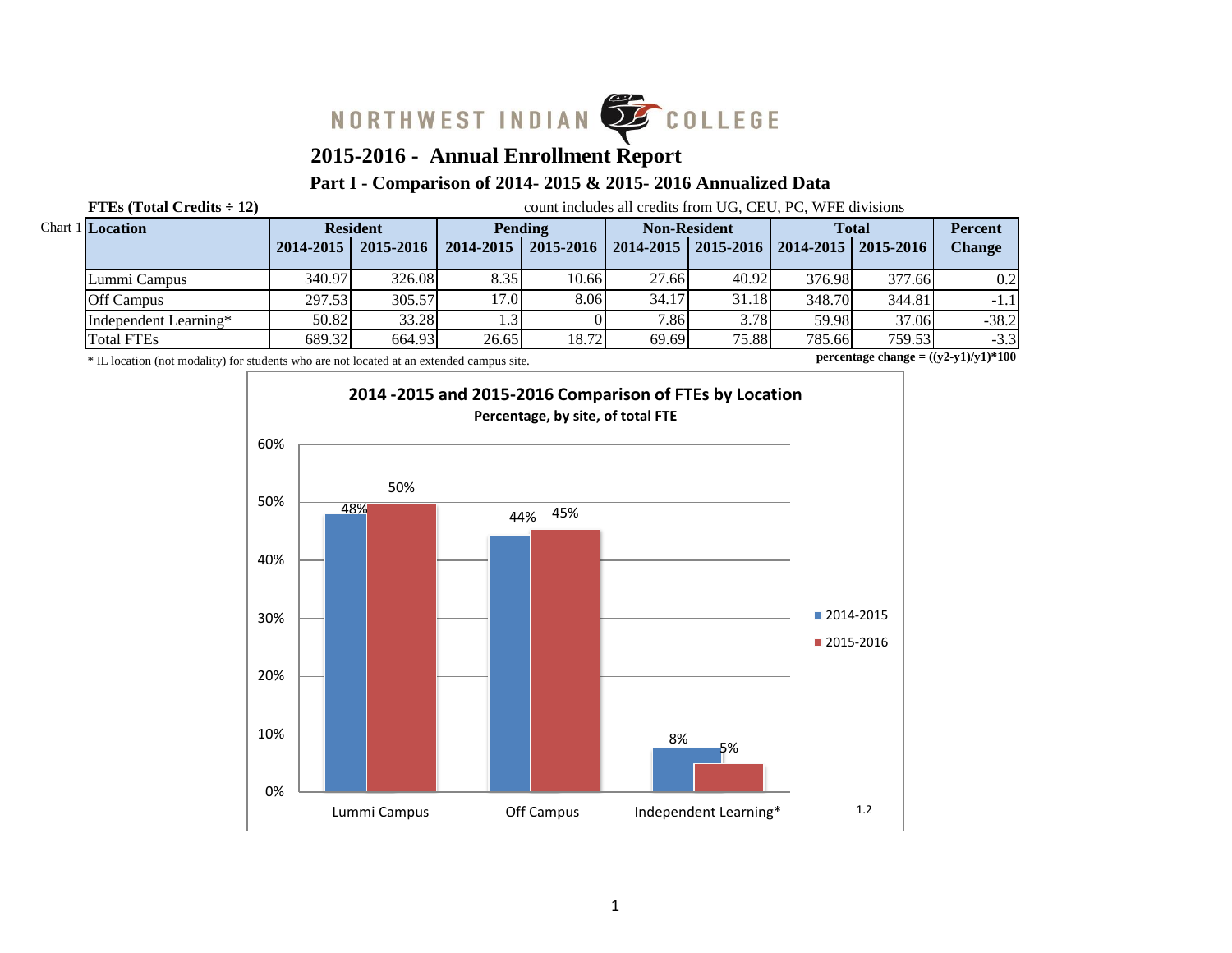| Chart 1.1 Location |           | <b>Resident</b> |           | <b>Pending</b> |           | <b>Non-Resident</b> | <b>Total</b>          |        | <b>Percentage</b> |
|--------------------|-----------|-----------------|-----------|----------------|-----------|---------------------|-----------------------|--------|-------------------|
|                    | 2014-2015 | 2015-2016       | 2014-2015 | 2015-2016      | 2014-2015 | 2015-2016           | 2014-2015   2015-2016 |        | Change            |
| Muckleshoot        | 68.33     | 70.04           | 3.44      | 0.92           | 6.89      | 4.33                | 78.66                 | 75.29  | $-4.3$            |
| Nez Perce          | 56.19     | 56.66           | 0.64      | 0.97           | 3.22      | 4.44                | 60.05                 | 62.07  | 3.4               |
| Nisqually          | 34.23     | 54.98           | 0.61      | 2.54           | 3.31      | 7.40                | 38.15                 | 64.92  | 70.2              |
| Other              | 20.60     | 7.05            | 10.72     | 1.46           | 12.30     | 3.29                | 43.62                 | 11.80  | $-72.9$           |
| Port Gamble        | 54.22     | 46.03           | 0.00      | 0.82           | 2.33      | 6.51                | 56.55                 | 53.36  | $-5.6$            |
| Swinomish          | 27.13     | 24.42           | 1.11      | 0.33           | 4.80      | 2.07                | 33.04                 | 26.82  | $-18.8$           |
| Tulalip            | 36.83     | 46.41           | 0.47      | 1.02           | 1.32      | 3.14                | 38.62                 | 50.57  | 30.9              |
| Totals             | 297.53    | 305.59          | 16.99     | 8.06           | 34.17     | 31.18               | 348.69                | 344.83 | $-1.1$            |

**Off campus FTEs - by course location code**

**FTE by UG division**

**percentage change = ((y2-y1)/y1)\*100**

| Chart 2 | <b>UG</b> division |           | <b>Resident</b> | <b>Pending</b> |                  | <b>Non-Resident</b> |           | <b>Total</b> |           | Percentage    |
|---------|--------------------|-----------|-----------------|----------------|------------------|---------------------|-----------|--------------|-----------|---------------|
|         |                    | 2014-2015 | 2015-2016       | 2014-2015      | 2015-2016        | 2014-2015           | 2015-2016 | 2014-2015    | 2015-2016 | <b>Change</b> |
|         | 12 and Above       | 367.9     | 382.6           | 0.0            | 0.0 <sub>l</sub> | 17.9                | 27.1      | 385.8        | 409.7     | 6.2           |
|         | $6 - 11$           | 149.1     | 136.8           | 0.0            | 0.0 <sub>l</sub> | 14.0                | 12.8      | 163.1        | 149.6     | $-8.3$        |
|         | 5 or Less          | 105.2     | 89.8            | 4.5            | 5.4'             | 12.8                | 11.1      | 122.4        | 106.3     | $-13.2$       |
|         | Totals             | 622.1     | 609.2           | 4.5            | 5.4              | 44.7                | 50.9      | 671.3        | 665.6     | $-0.9$        |

**percentage change = ((y2-y1)/y1)\*100**

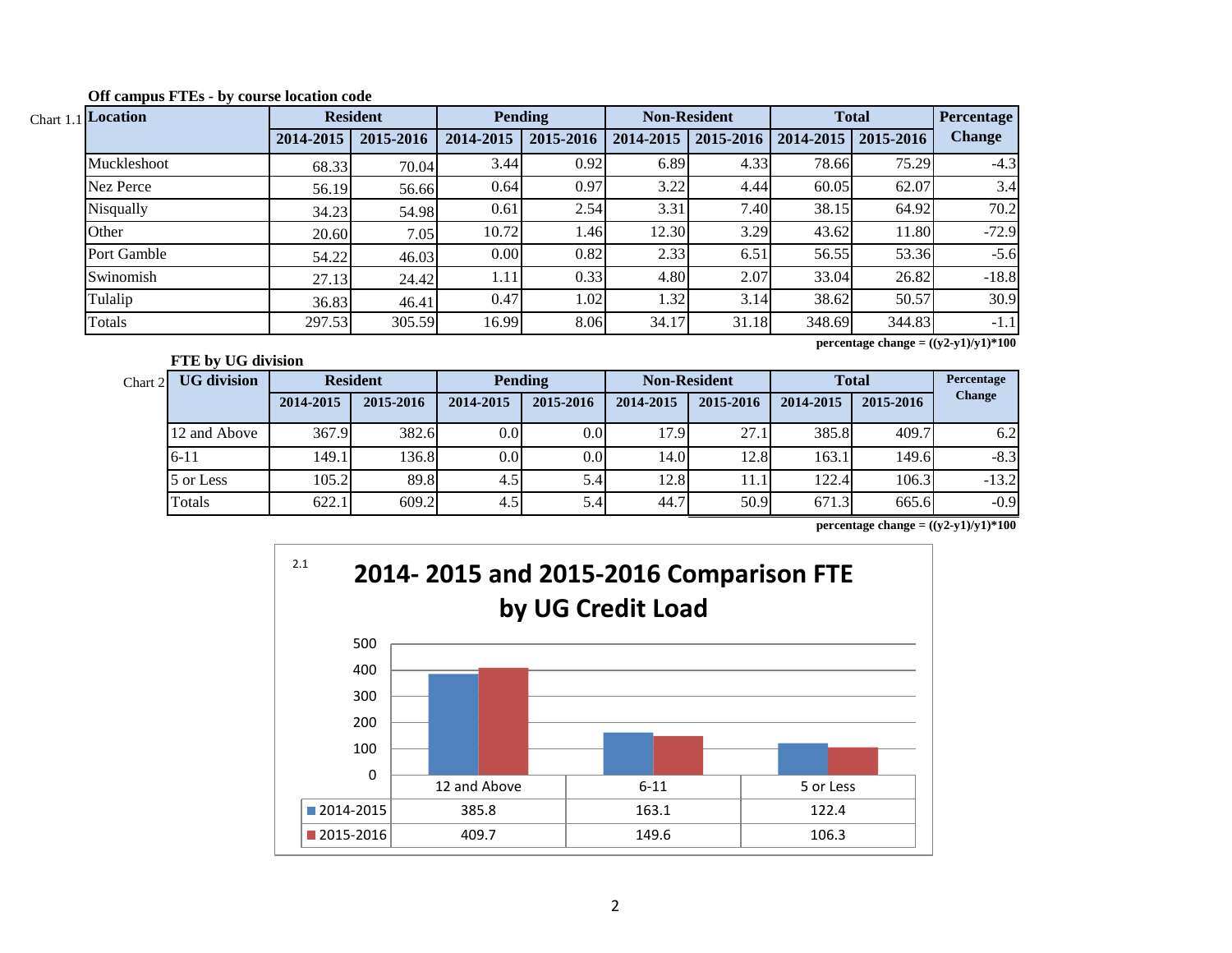| chart 3 | <b>Student</b>          |           | <b>Resident</b> |       |                  | <b>Pending</b> |                  |                  | <b>Non-Resident</b> |                  | Grand                            | <b>Grand Total</b> |              |
|---------|-------------------------|-----------|-----------------|-------|------------------|----------------|------------------|------------------|---------------------|------------------|----------------------------------|--------------------|--------------|
|         | Location                | <b>UG</b> | <b>CEU</b>      | Total | <b>UG</b>        | <b>CEU</b>     | <b>Total</b>     | UG               | CEU                 | <b>Total</b>     | <b>Total</b><br><b>UG Credit</b> | <b>CEU</b>         | <b>Total</b> |
|         | Lummi<br>Campus         | 288.1     | 28.4            | 316.5 | $\sim$<br>۷.۱    | 3.7            | 5.8              | 26.1             | 9.2                 | 35.3             | 316.3                            | 41.3               | 357.6        |
|         | Off Campus              | 287.6     | 17.3            | 304.9 | 3.3              | 4.5            | 7.8              | 21.0             | 8.6                 | 29.5             | 311.9                            | 30.4               | 342.3        |
|         | Independent<br>Learning | 33.5      | 0.0             | 33.5  | 0.0 <sub>l</sub> | 0.0            | 0.0 <sub>l</sub> | 3.9              | 0.0                 | 3.9              | 37.4                             | 0.0                | 37.4         |
|         | <b>Total FTEs</b>       | 609.2     | 45.7            | 654.9 | 5.4              | 8.2            | 13.6             | 51.0             | 17.7                | 68.7             | 665.6                            | 71.7               | 737.2        |
|         | <b>Total ISCs</b>       | 609.2     | 45.7            | 654.9 | 5.4              | 8.2            | 13.6             | 0.0 <sub>l</sub> | 0.0                 | 0.0 <sub>l</sub> | 614.6                            | 54.0               | 668.6        |

#### **Annual FTEs by location (Total Credits /36)**

**Potential ISC 100% of "Pending" FTEs (does not include SAP)** \* Capped at 10% of Credit \* Capped at 10% of Credit



\* does not include SAP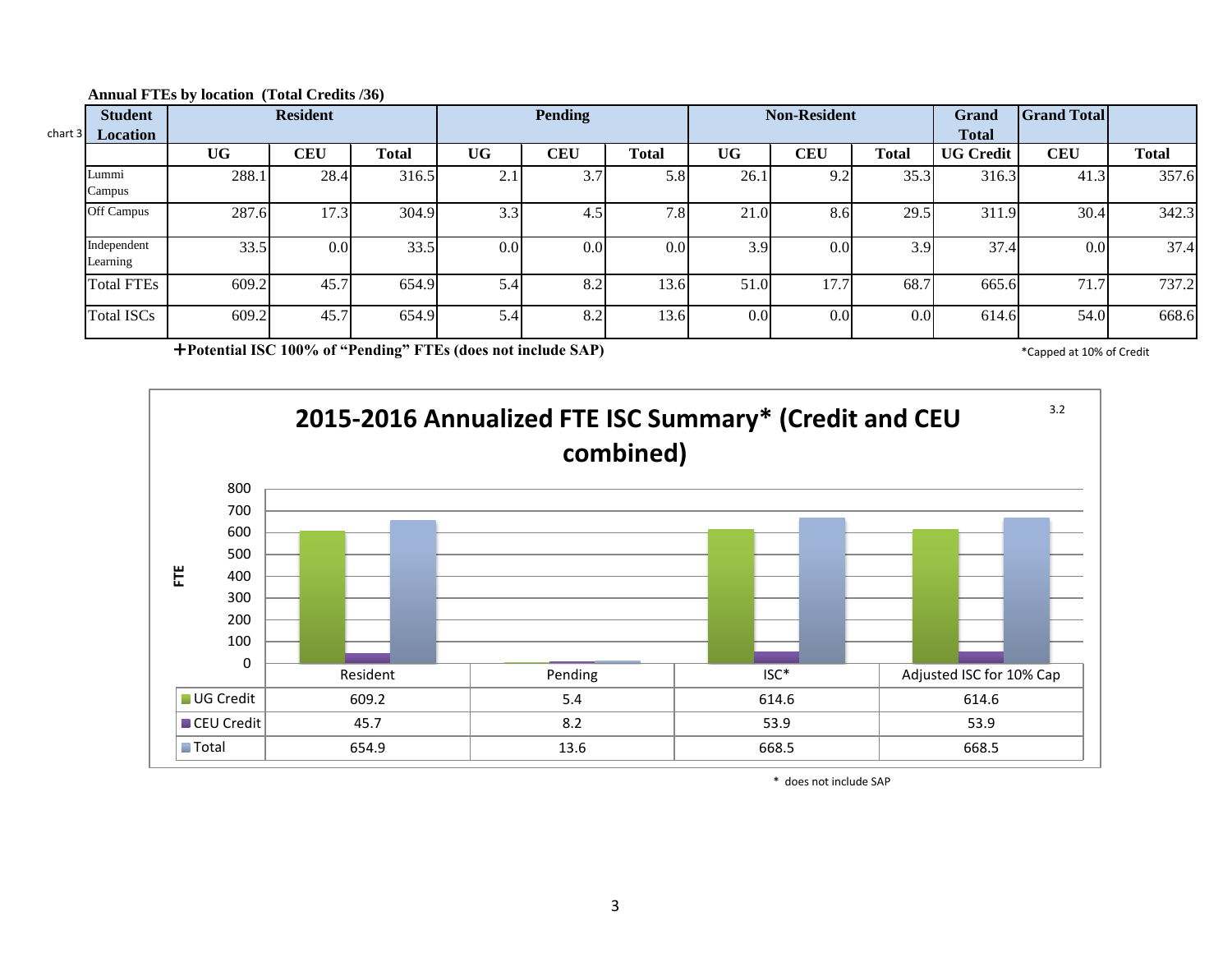|  | *Off Campus FTEs |  |
|--|------------------|--|
|--|------------------|--|

|             | Location    |               | <b>Resident</b> |              | <b>Pending</b> |            |              | <b>Non-Resident</b> |            |              | <b>Grand</b><br><b>Totals</b> |            |              |
|-------------|-------------|---------------|-----------------|--------------|----------------|------------|--------------|---------------------|------------|--------------|-------------------------------|------------|--------------|
| chart $3.1$ |             | <b>Credit</b> | <b>CEU</b>      | <b>Total</b> | <b>Credit</b>  | <b>CEU</b> | <b>Total</b> | <b>Credit</b>       | <b>CEU</b> | <b>Total</b> | <b>Credit</b>                 | <b>CEU</b> | <b>Total</b> |
|             | Other       | 0.95          | 6.10            | 7.05         | 0.22           | 1.23       | 1.45         | 0.19                | 3.10       | 3.29         | 1.36                          | 10.43      | 11.79        |
|             | Muckleshoot | 69.56         | 0.04            | 69.60        | 0.69           | $0.00\,$   | 0.69         | 2.73                | 0.04       | 2.77         | 72.98                         | 0.08       | 73.06        |
|             | Nez Perce   | 55.08         | 1.57            | 56.65        | 0.69           | 0.28       | 0.97         | 4.17                | 0.27       | 4.44         | 59.94                         | 2.12       | 62.06        |
|             | Nisqually   | 49.06         | 5.64            | 54.70        | 0.33           | 2.21       | 2.86         | 3.67                | 3.65       | 7.32         | 53.06                         | 11.50      | 64.56        |
|             | Port Gamble | 44.08         | 1.95            | 46.03        | 0.39           | 0.43       | 0.82         | 5.80                | 0.70       | 6.50         | 50.27                         | 3.08       | 53.35        |
|             | Swinomish   | 23.22         | 1.20            | 24.42        | $0.00\,$       | 0.33       | 0.33         | 1.31                | 0.76       | 2.07         | 24.53                         | 2.29       | 26.82        |
|             | Tulalip     | 45.69         | 0.80            | 46.49        | 1.00           | 0.02       | 1.02         | 3.09                | 0.05       | 3.14         | 49.78                         | 0.87       | 50.65        |
|             | Totals      | 287.64        | 17.30           | 304.94       | 3.32           | 4.50       | 8.14         | 20.96               | 8.57       | 29.53        | 311.92                        | 30.37      | 342.29       |

3.3



ceu | 41.3 | | 30.4 | | 0.0 total 357.6 | 342.3 | 37.4

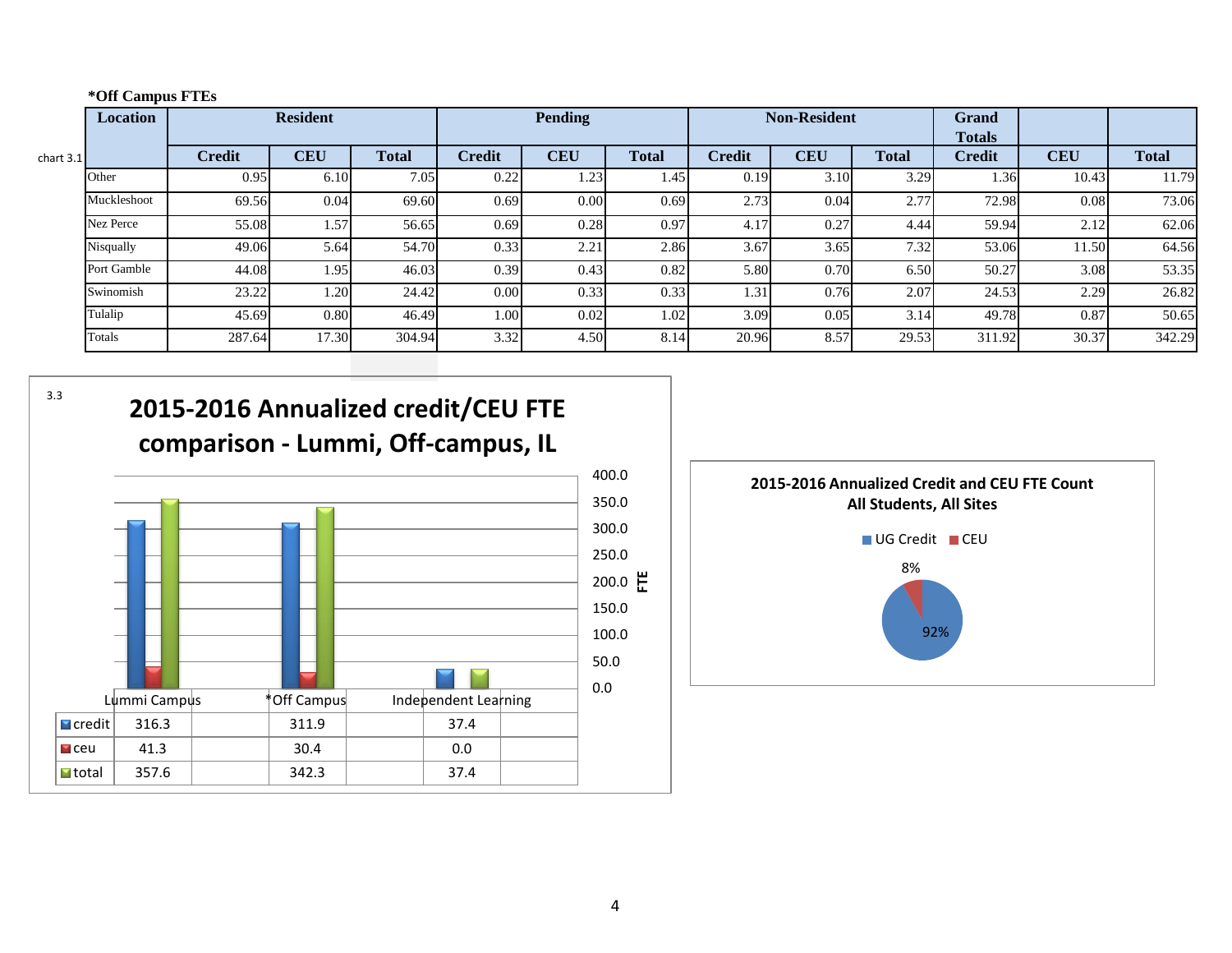#### **FTE by non-UG divisions**

| non-UG<br>Chart $4$ | <b>Resident</b> | <b>Pending</b> | <b>Non-Resident</b> | <b>Total</b> |
|---------------------|-----------------|----------------|---------------------|--------------|
| divisions           | 2015-2016       | 2015-2016      | 2015-2016           | 2015-2016    |
| <b>CEU</b>          | 45.7            | 0.4            | 17.8                | 71.8         |
| <b>GED</b>          | 1.01            | 1.5            | 3.3                 | 5.6          |
| ABE                 | 0.01            | 0.0            | 0.0                 | 0.0          |
| <b>WFE</b>          | 9.01            | 3.1            | 3.8                 | 16.6         |
| Totals              | 55.7            | 13.3           | 24.9                | 93.9         |

### **FTE by Modality**

| Chart 5 |                   | <b>Resident</b> |           |                  | <b>Pending</b>   |                  | <b>Non-resident</b>               |       | <b>Total</b> | Percentage    |
|---------|-------------------|-----------------|-----------|------------------|------------------|------------------|-----------------------------------|-------|--------------|---------------|
|         | <b>Modality</b>   | 2014-2015       | 2015-2016 | 2014-2015        | $2015 - 2016$    |                  | 2014-2015   2015-2016   2014-2015 |       | 2015-2016    | <b>Change</b> |
|         | Face-to-Face      | 455.4           | 429.4     | 24.9             | 17.0             | 48.3             | 52.2                              | 528.7 | 498.5        | $-5.7$        |
|         | Independent       | 66.2            | 42.7      | 0.6              | 0.6              | 6.4              | 3.8                               | 73.2  | 47.1         | $-35.7$       |
|         | Learning Contract | 15.6            | 19.9      | 0.3              | 0.0 <sub>l</sub> | 2.3              | 2.6                               | 18.1  | 22.5         | 24.4          |
|         | Online            | 80.6            | 77.8      | 0.8              | 0.9              | 7.3 <sub>1</sub> | 8.4                               | 88.6  | 87.1         | $-1.7$        |
|         | Online Hybrid*    | 56.4            | 82.8      | 0.0 <sub>l</sub> | 0.1              | 3.1              | 8.0                               | 59.5  | 90.9         | 52.7          |
|         | Telecourse        | 15.2            | 12.4      | 0.1              | 0.1              | 2.3              | 0.9                               | 17.6  | 13.5         | $-23.4$       |
|         | Total             | 689.4           | 664.9     | 26.6             | 18.7             | 69.7             | 75.9                              | 785.6 | 759.5        | $-3.3$        |

\*OLH section code

# **Part II - 2015-2016 Headcount Details**

|         | <b>Annual Unduplicated Headcount</b>    | Count includes all students across all divisions (UG, GE, CE, WF, ABE) |         |                     |              |  |  |  |
|---------|-----------------------------------------|------------------------------------------------------------------------|---------|---------------------|--------------|--|--|--|
| Chart 6 | Unduplicated Headcount for all students | <b>Resident</b>                                                        | Pending | <b>Non Resident</b> | <b>Total</b> |  |  |  |
|         | All quarters (SU<br>. WI SP)<br>FA      | 1363                                                                   | 168     | 363                 | 1894         |  |  |  |

**Summer, Fall, Winter, and Spring Quarter Averages** (Figures based on student counts at the end of each quarter, annualized for totals)

| Chart | <b>Headcount</b><br>Annualized                    | sident          | Pending | Resident<br>Nor | <b>Total</b>   |  |
|-------|---------------------------------------------------|-----------------|---------|-----------------|----------------|--|
|       | 11.777<br>Summer/Fall/Winter/Spring<br>Annualized | $0.22 -$<br>022 | . . U   | 165.3           | 1051<br>.UJ 1. |  |

(Count includes all students across all divisions (UG, GE, CE, WF, ABE)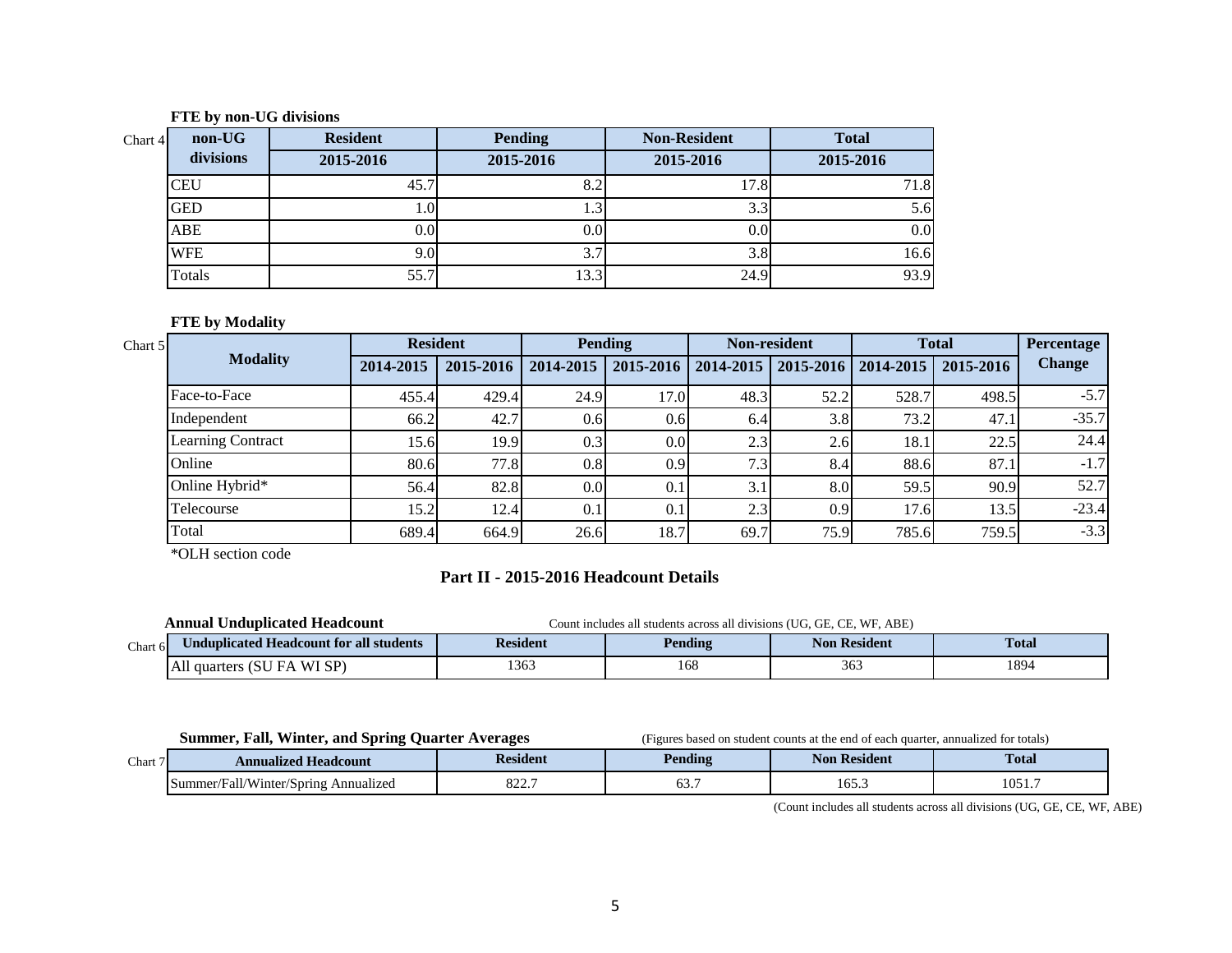| <b>Modality</b>          | <b>Resident</b>  |            |                  | Pending    | Non-resident     |            | <b>Total</b>     |            |
|--------------------------|------------------|------------|------------------|------------|------------------|------------|------------------|------------|
|                          | <b>Headcount</b> | <b>FTE</b> | <b>Headcount</b> | <b>FTE</b> | <b>Headcount</b> | <b>FTE</b> | <b>Headcount</b> | <b>FTE</b> |
| Face-to-Face             | 1361             | 429.4      | 170I             | 17.0       | 370              | 52.2       | 1901             | 498.5      |
| Independent              | 233              | 42.7       |                  | 0.6        | 22               | 3.8        | 260              | 47.1       |
| <b>Learning Contract</b> | 111              | 19.9       |                  | 0.0        | 13               | 2.6        | 124              | 22.5       |
| Online                   | 371              | 77.8       |                  | 0.9        | 42               | 8.4        | 419              | 87.1       |
| Online Hybrid            | 226              | 82.8       |                  | 0.1        | 21               | 8.0        | 248              | 90.9       |
| Telecourse               | 72 <sub>1</sub>  | 12.4       |                  | 0.1        | 10               | 0.9        | 83               | 13.5       |
| Total                    | 2374             | 664.9      | 183              | 18.7       | 478              | 75.9       | 3035             | 759.5      |

Chart 8 **Duplicated Headcount by Modality & FTE**

**Student Characteristics – 2015-2016**

| chart 9 Headcount by Ethnicity          | <b>Resident</b> | <b>Pending</b> | <b>Non-Resident</b> |                  | <b>TOTAL</b>  |
|-----------------------------------------|-----------------|----------------|---------------------|------------------|---------------|
|                                         |                 |                |                     | <b>Headcount</b> | $\frac{6}{6}$ |
| (5) Native American                     | 1278            | 152            | 125                 | 1555             | 82.1%         |
| (1) White/Caucasian                     |                 |                | 129                 | 130              | 6.9%          |
| (2) Black/African American              |                 |                | 8                   |                  | 0.4%          |
| (3) Hispanic/Latino                     | 36              | ◠              | 18                  | 56               | 3.0%          |
| (4) Asian/Pacific Islander              |                 |                |                     |                  | 0.4%          |
| (6) Unknown/Not Reported                |                 | 6              | 61                  | 68               | 3.6%          |
| (8) Native Hawaiian/Pacific<br>Islander |                 |                |                     |                  | 0.5%          |
| (9) Two or more races                   | 44              | ⇁              | 8                   | 59               | 3.1%          |
| Non-resident/Alien                      |                 |                |                     |                  | 0.1%          |
| Totals                                  | 1364            | 169            | 361                 | 1894             | 99.9%         |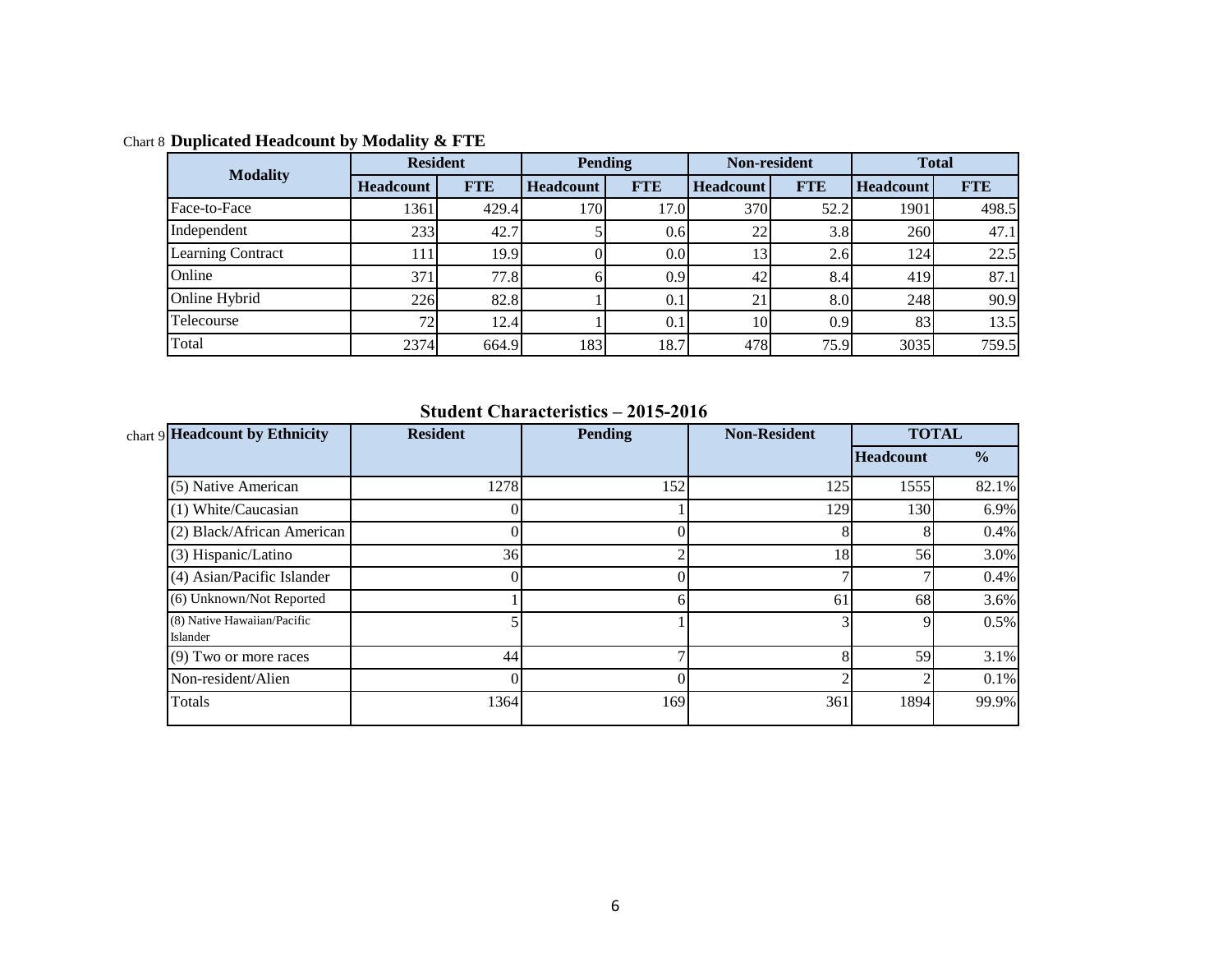| <b>Headcount by Age</b> | <b>Resident</b> | <b>Pending</b> | Non-<br><b>Resident</b> |           | <b>TOTAL</b>  | Chart 11 | Headcount<br>by Gender  |
|-------------------------|-----------------|----------------|-------------------------|-----------|---------------|----------|-------------------------|
|                         |                 |                |                         | Headcount | $\frac{0}{0}$ |          |                         |
| Under 16                |                 | າ              |                         |           | 0.2%          |          | Male                    |
| 16-18                   | 37              | 21             | 28                      | 86        | 4.5%          |          | Female                  |
| 19-21                   | 132             | 24             | 30                      | 186       | 9.8%          |          | Unknown/Not<br>Reported |
| $22 - 25$               | 186             | 13             | 27                      | 226       | 11.9%         |          | Totals                  |
| 26-29                   | 175             | 8              | 19                      | 202       | 10.7%         |          |                         |
| 30-39                   | 302             | 22             | 67                      | 391       | 20.6%         |          |                         |
| 40-49                   | 208             | 20             | 56                      | 284       | 15.0%         |          |                         |
| 50-59                   | 152             | 17             | 57                      | 226       | 11.9%         |          |                         |
| $60+$                   | 166             | 31             | 61                      | 258       | 13.6%         |          |                         |
| Unknown/<br>NotReported | 5               | 10             | 16                      | 31        | 1.6%          |          |                         |
| Totals                  | 1363            | 168            | 363                     | 1894      | 100.0%        |          |                         |

Chart 10

|     | Pending         | Non-<br><b>Resident</b> | <b>TOTAL</b>     |               | Headcount<br>Chart 11 by Gender | <b>Resident</b> | Pending | Non-<br><b>Resident</b> | <b>TOTAL</b>     |               |
|-----|-----------------|-------------------------|------------------|---------------|---------------------------------|-----------------|---------|-------------------------|------------------|---------------|
|     |                 |                         | <b>Headcount</b> | $\frac{0}{0}$ |                                 |                 |         |                         | <b>Headcount</b> | $\frac{6}{9}$ |
|     |                 |                         |                  | 0.2%          | Male                            | 392             | 52      | 114                     | 558              | 29.5%         |
| 37  | 21              | 28                      | 86               | 4.5%          | Female                          | 970             | . 14    | 241                     | 1325             | 70.0%         |
| 132 | 24 <sub>1</sub> | 30                      | 186              | 9.8%          | Unknown/Not<br>Reported         |                 |         |                         |                  | 0.6%          |
| 186 |                 | 27                      | 226              | 11.9%         | Totals                          | 1363            | 168     | 363                     | 1894             | 100.0%        |

| <b>Headcount by</b><br>Chart $12$ |             | <b>Resident</b> |             | <b>Pending</b> |                 | <b>Non-Resident</b> |             | <b>TOTAL</b>  |               |               |
|-----------------------------------|-------------|-----------------|-------------|----------------|-----------------|---------------------|-------------|---------------|---------------|---------------|
| <b>Age/Gender</b>                 | <b>Male</b> | <b>Female</b>   | <b>Male</b> | Female         | <b>Male</b>     | Female              | <b>Male</b> | $\frac{6}{9}$ | <b>Female</b> | $\frac{1}{2}$ |
| Under 16                          | $\Omega$    |                 |             |                |                 |                     |             | 0.5%          |               | 0.1%          |
| $16-18$                           | 14          | 23              | 4           | 16             |                 | 23                  | 23          | 4.1%          | 62            | 4.7%          |
| 19-21                             | 49          | 83              | 11          | 13             | 21              | Q                   | 81          | 14.5%         | 105           | 7.9%          |
| 22-25                             | 59          | 127             |             | 8              | $\Omega$        | 18                  | 73          | 13.1%         | 153           | 11.5%         |
| 26-29                             | 61          | 114             |             |                | 8               |                     | 70          | 12.5%         | 132           | 10.0%         |
| 30-39                             | 87          | 215             | 8           | 13             | 18              | 49                  | 113         | 20.3%         | 277           | 20.9%         |
| 40-49                             | 65          | 143             |             | 13             | 14              | 42                  | 86          | 15.4%         | 198           | 14.9%         |
| 50-59                             | 30          | 122             |             | 11             | 18              | 39                  | 54          | 9.7%          | 172           | 13.0%         |
| $60+$                             | 25          | 141             |             | 24             | 12 <sub>1</sub> | 45                  | 44          | 7.9%          | 210           | 15.8%         |
| Unknown                           | ി           | $\overline{ }$  | ◠           | 8              |                 |                     |             | 2.0%          | 15            | 1.1%          |
| Totals                            | 392         | 970             | 52          | 114            | 114             | 241                 | 558         | 100.0%        | 1325          | 100.0%        |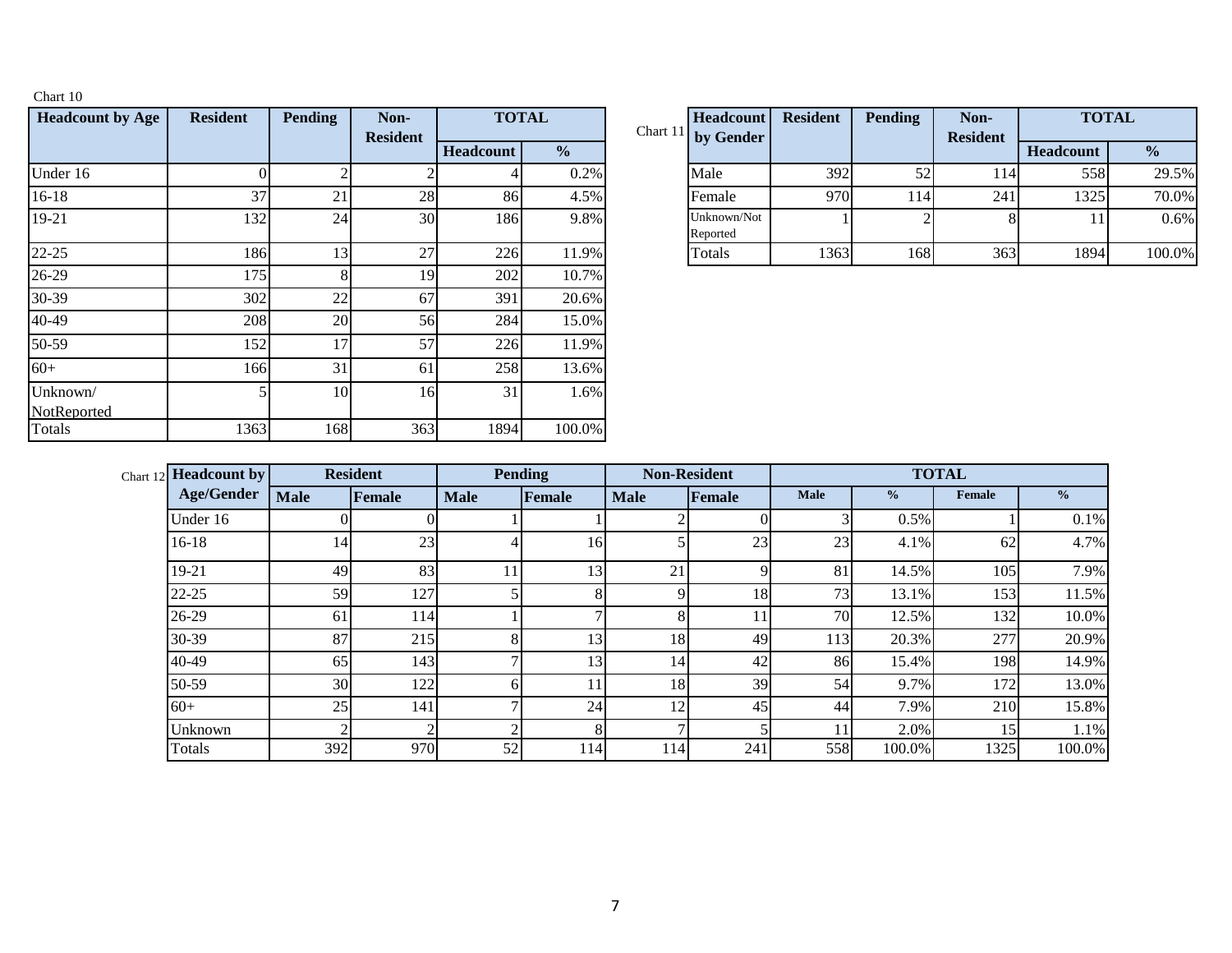

### **Headcount by Credit** (UG)

| Chart 13 | <b>Credit ranges</b> | <b>Resident</b> | <b>Pending</b> | <b>Non-Resident</b> | <b>Total</b>     |               |
|----------|----------------------|-----------------|----------------|---------------------|------------------|---------------|
|          |                      |                 |                |                     | <b>Headcount</b> | $\frac{0}{0}$ |
|          | 12 Credits and Above | 307             |                | 22                  | 329              | 35.6%         |
|          | 6-11 credits         | 183             |                | 18                  | 201              | 21.7%         |
|          | 5 or Less credits    | 323             | $24^{\circ}$   | 48                  | 395              | 42.7%         |
|          | Totals               | 813             | 24'            | 88                  | 925              | 100.0%        |

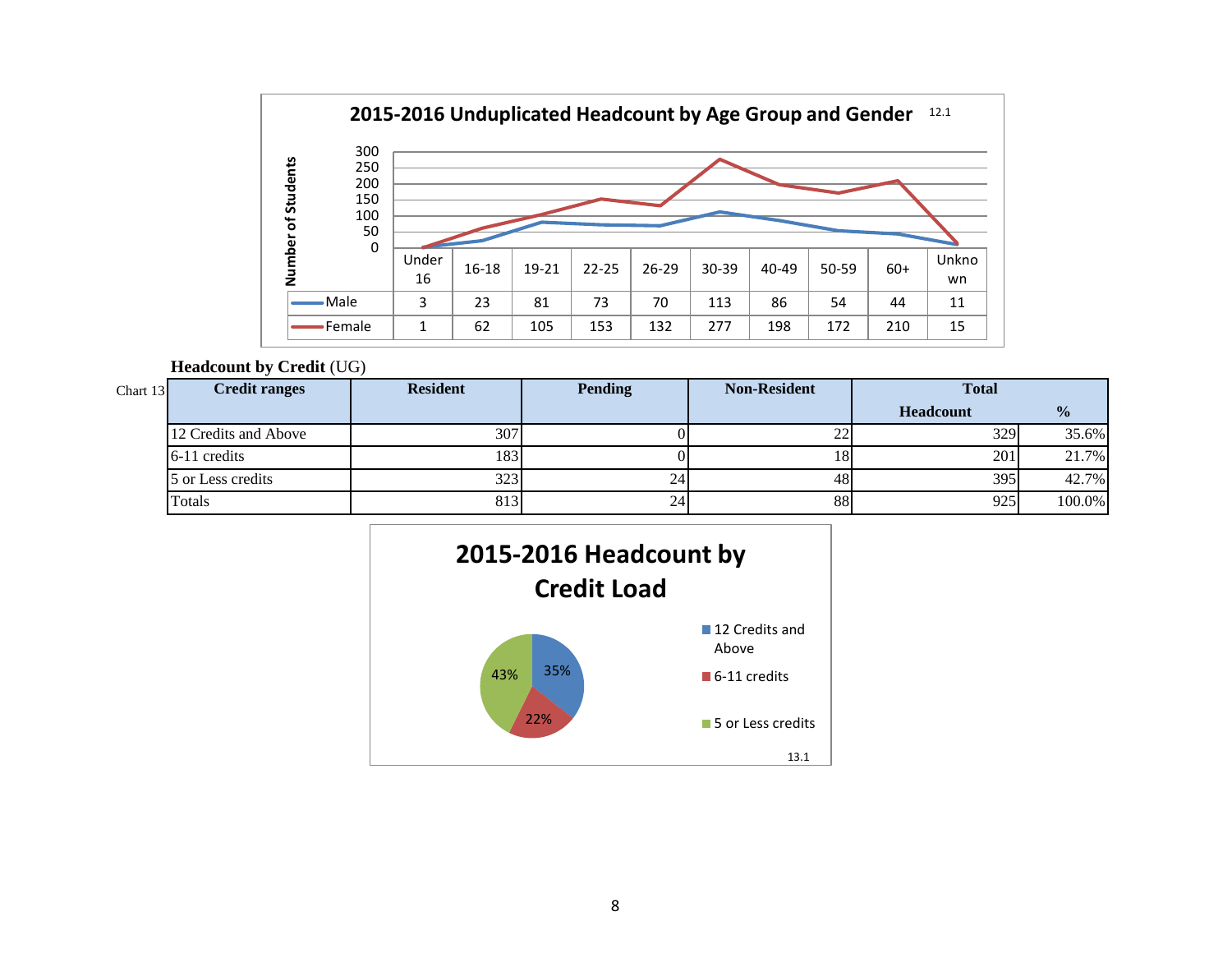| Chart 14 | <b>Location codes</b>       | <b>Resident</b> | <b>Pending</b> | <b>Non-Resident</b><br><b>TOTAL</b> |                   |        |
|----------|-----------------------------|-----------------|----------------|-------------------------------------|-------------------|--------|
|          |                             |                 |                |                                     | Headcount % of HC |        |
|          | <b>Independent Learning</b> | 75              |                |                                     | 84                | 3.6%   |
|          | Lummi                       | 890             | 85             | 213                                 | 1188              | 51.3%  |
|          | Muckleshoot                 | 100             |                | 12                                  | 115               | 5.0%   |
|          | <b>Nez Perce</b>            | 125             | 15             |                                     | 151               | 6.5%   |
|          | Nisqually                   | 104             |                | 25                                  | 140               | 6.04%  |
|          | Other                       | 170             | 40             | 78                                  | 288               | 12.4%  |
|          | Port Gamble                 | 103             | 12             | 27                                  | 142               | 6.1%   |
|          | Swinomish                   | 70              |                | 27                                  | 105               | 4.5%   |
|          | Tulalip                     | 88              |                |                                     | 103               | 4.4%   |
|          | Totals                      | 1725            | 180            | 411                                 | 2316              | 100.0% |

**Headcount by location code** (all student levels: UG, CEU, PC, WF)

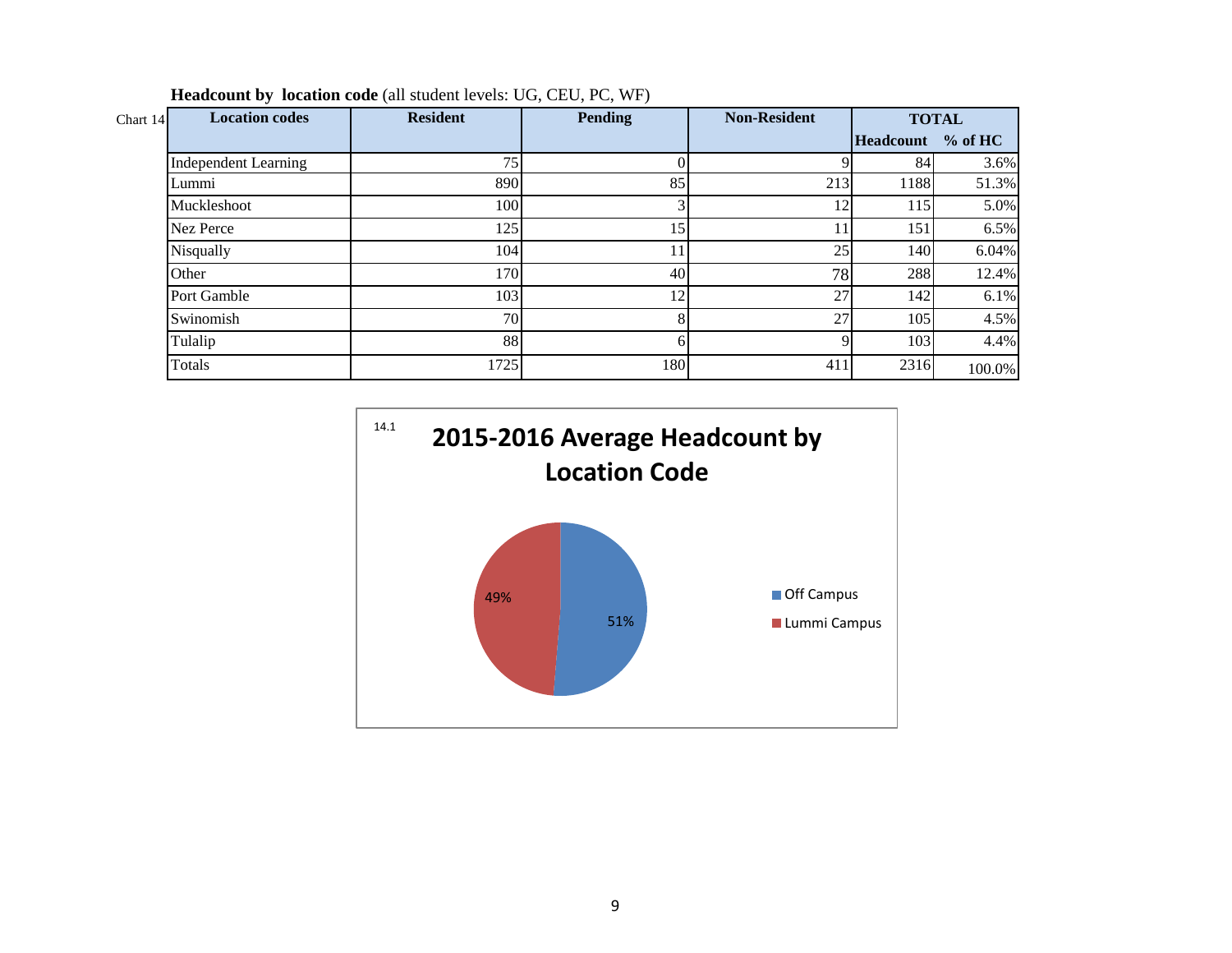| <b>Resident</b><br>Chart 15 Unduplicated Headcount |      | <b>Pending</b> | <b>Non-Resident</b> | <b>TOTAL</b>     |               |  |
|----------------------------------------------------|------|----------------|---------------------|------------------|---------------|--|
| by Student Type                                    |      |                |                     | <b>Headcount</b> | $\frac{6}{6}$ |  |
| Program of Study Students                          | 942  |                | 87                  | 1041             | 55.0%         |  |
| Non Program Students                               |      |                |                     | 21               | 1.1%          |  |
| <b>CEU Students Only</b>                           | 409  | 152!           | 271                 | 832              | 43.9%         |  |
| Totals                                             | 1363 | 168I           | 363                 | 1894             | 100.0%        |  |

**Program of Study Headcount** 

| Chart $16$ | <b>Programs of study</b>  | <b>Resident</b> | <b>Pending</b> | <b>Non-Resident</b> | <b>TOTAL</b>     |               |
|------------|---------------------------|-----------------|----------------|---------------------|------------------|---------------|
|            |                           |                 |                |                     | <b>Headcount</b> | $\frac{6}{6}$ |
|            | Bachelor of Science-NES   | 81              |                |                     | 91               | 8.7%          |
|            | Bachelor of Arts-CARE     | 31              |                |                     | 35               | 3.4%          |
|            | Bachelor of Arts-NSL      | 56              |                |                     | 58               | 5.6%          |
|            | Bachelor of Arts-TGBM     | 146             |                | 14                  | 161              | 15.5%         |
|            | <b>Associate Transfer</b> | 535             |                | 47                  | 588              | 56.5%         |
|            | Associate Technical (ATA) | 65              |                |                     | <b>76</b>        | 7.3%          |
|            | Certificate/Award of      | 28              |                |                     | 32               | 3.1%          |
|            | Total                     | 942             | 12             | 87                  | 1041             | 100.0%        |



Chart 17